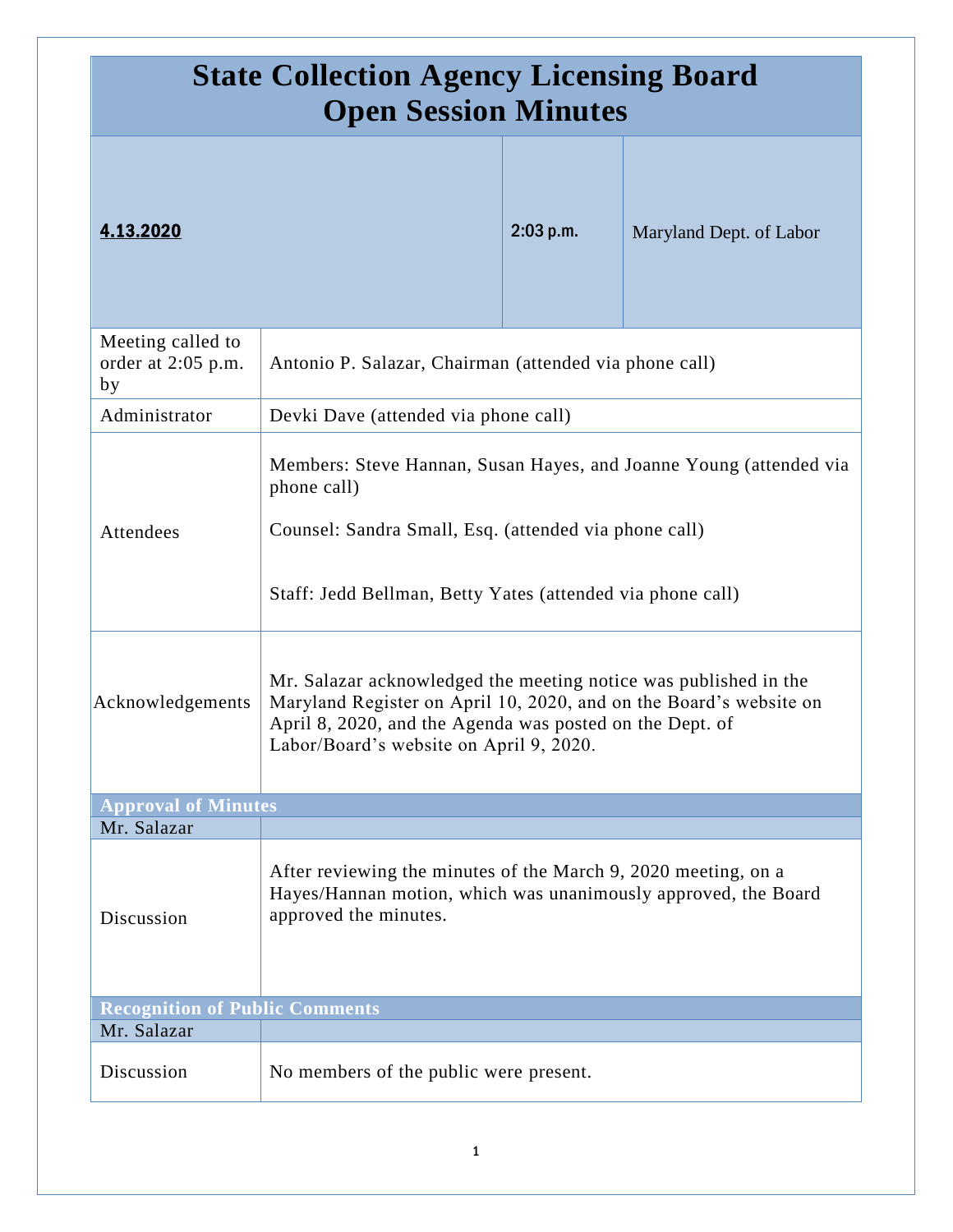## **1. Non-Depository Licensing Unit Report**

Discussion

Ms. Yates presented the Non-Depository Licensing Unit Report. Ms. Yates advised the Board that each entity's application and supporting materials for licensure had been reviewed and found to have satisfied the licensing qualifications. Ms. Yates proceeded to recommend that the Board issue collection agency licenses to the following entities: Vervent, Inc., Vervent, Inc. (Branch), Vervent, Inc (Branch), AllianceOne Receivables Management Inc (Branch), Wakefield & Associates, Inc (Branch), DGM Asset Solutions, LLC (Branch), Oliphant USA, LLC (Branch) and OCW Limited Liability Company.

On a Hannah/Young motion, which was unanimously approved, the Board voted to issue licenses to all recommended applicants.

Ms. Yates also informed the Board that there were ten change in control requests: Transworld Systems Inc, Nationwide Credit Inc, Convergent Healthcare Recoveries Inc, Paramount Recovery Systems L.P., National Credit Audit Corporation, Arcadia Recovery Bureau LLC, CTF Asset Management LLC, Convergent Outstanding Inc, AMCOL Systems Inc, and DCM Services LLC.

| 2. COVID-19 Issues Discussion |  |  |
|-------------------------------|--|--|
| Ms. Hayes                     |  |  |